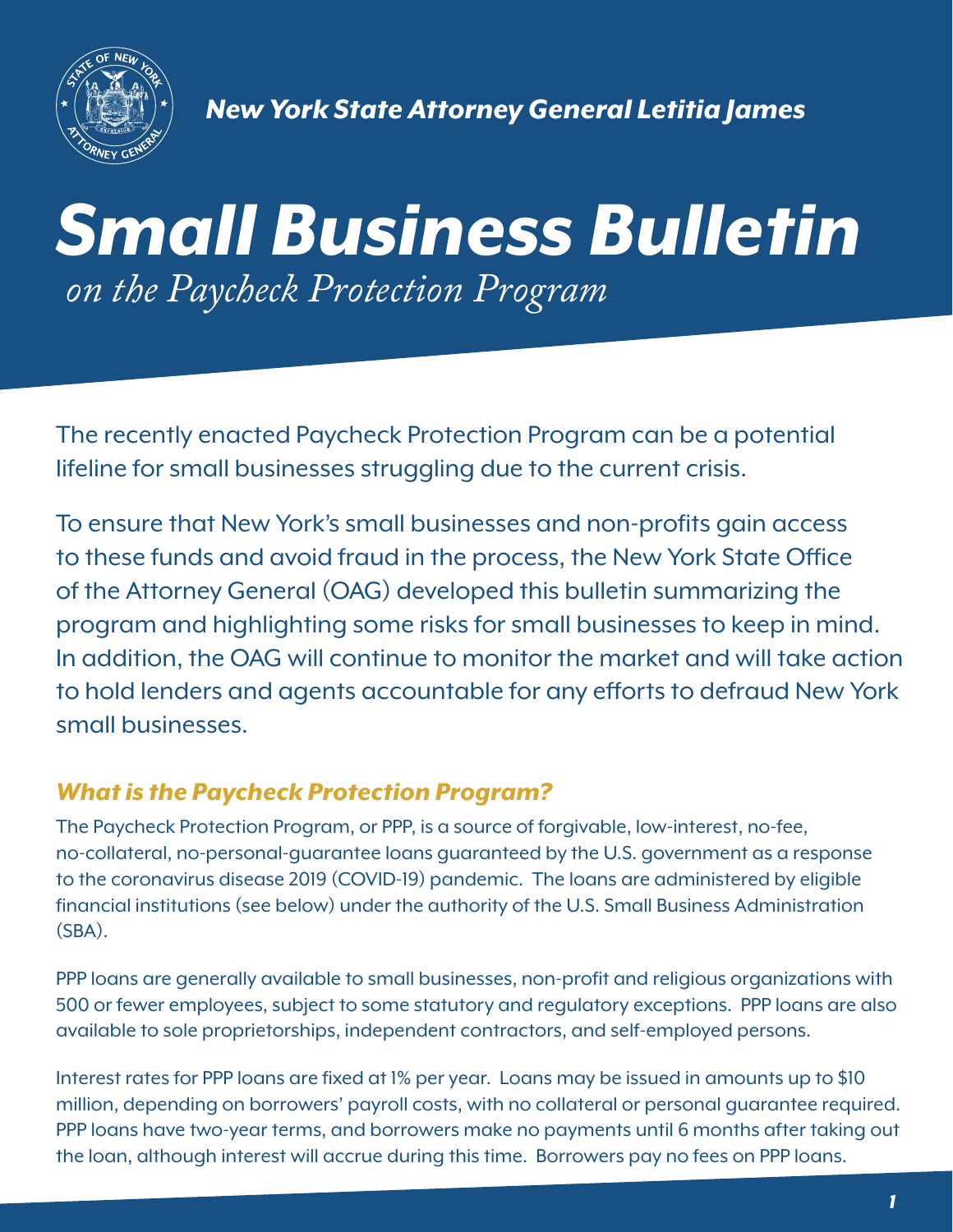#### *The loan amounts will be forgiven as long as:*

1. The borrower uses at least 75% of the loan proceeds to cover payroll costs (up to \$100,000 per year per employee) during the 8-week period after the loan is issued, with the remainder being used for payroll, mortgage interest, rent, and utilities; and

2. The borrower maintains employee and compensation levels.

PPP loans will be issued on a first-come, first-serve basis until funds designated by Congress are depleted. Congress has to date authorized \$349 billion for PPP loans nationwide. The program ends on June 30, 2020.

To learn more about PPP loans, be sure to read the following guides:

- The SBA's PPP loan overview, available at [https://www.sba.gov/funding-programs/loans/coronavirus-relief-options/paycheck](https://www.sba.gov/funding-programs/loans/coronavirus-relief-options/paycheck-protection-program-ppp)protection-program-ppp
- PPP Fact Sheet from the U.S. Treasury, available at <https://home.treasury.gov/system/files/136/PPP--Fact-Sheet.pdf>
- PPP Frequently Asked Questions (FAQs) from the U.S. Treasury, available at [https://home.treasury.gov/system/files/136/Paycheck-Protection-Program-Frequently-](https://home.treasury.gov/system/files/136/Paycheck-Protection-Program-Frequently-Asked-Questions.pdf)Asked-Questions.pdf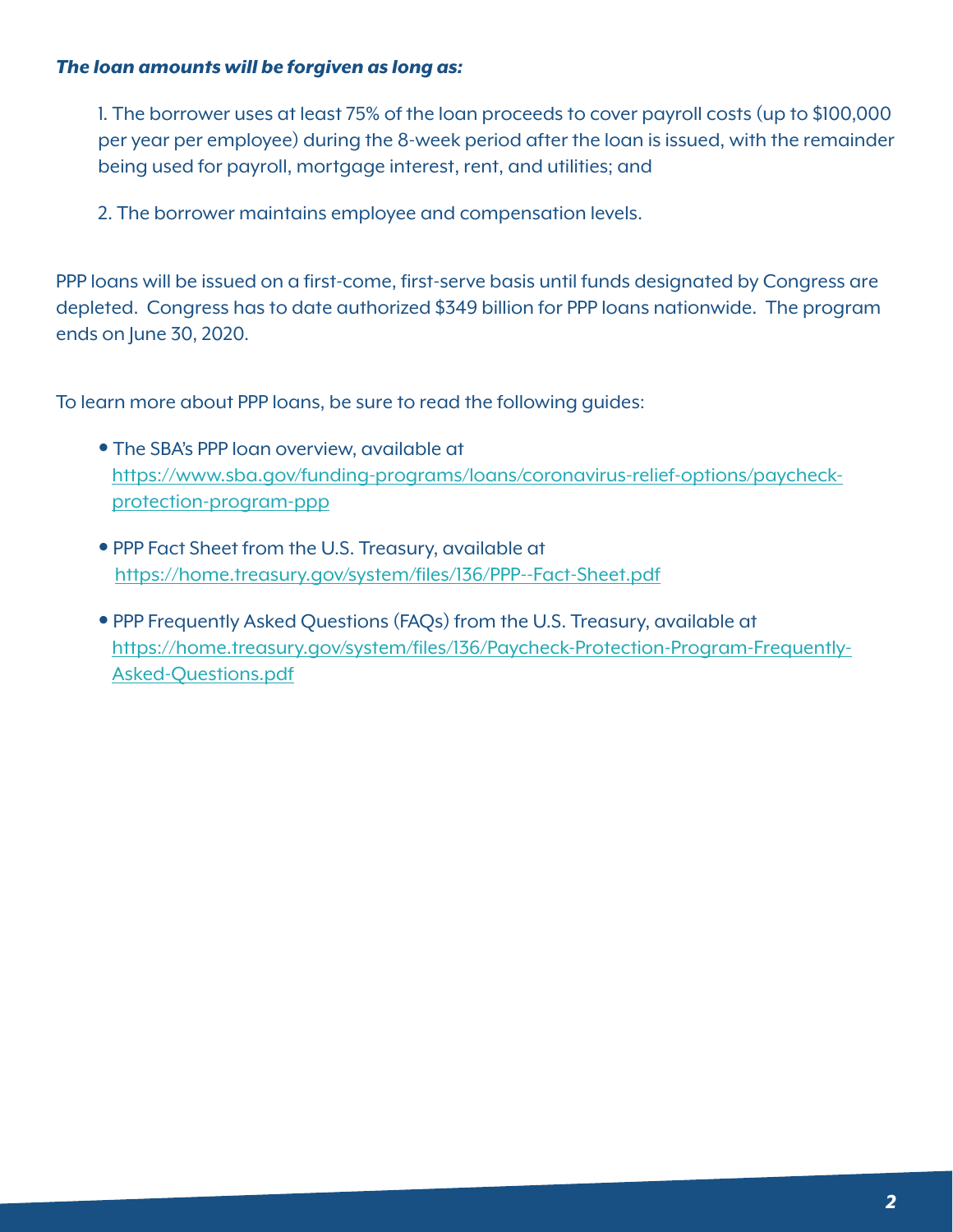# *5 Steps You Can Take to Protect Yourself and Your Business from Fraud When Applying for a PPP Loan*

#### *1. Deal Only with Trusted Lenders – and Don't Be a Victim to Phony PPP Lenders*

- � Don't take out a PPP loan from a lender you do not trust or recognize without conducting appropriate due diligence. To find a lender eligible to issue PPP loans, visit the SBA's  [website at https://www.sba.gov/funding-programs/loans/coronavirus-relief-options/](https://www.sba.gov/funding-programs/loans/coronavirus-relief-options/paycheck-protection-program-ppp) paycheck-protection-program-ppp. Click the "*FIND A LENDER*" link to find an eligible lender located near you.
- � PPP rules allow the loans to be arranged by agents, including attorneys, accountants, and consultants. However, an agent is not required, and you should be wary of promises from parties who are not authorized lenders to expedite a loan on your behalf. To minimize the risk of fraud, you should contact an eligible, trusted lender yourself and not rely on agents or lenders that cold-call your business.
- � If you do decide to work with an agent, make sure the agent is a person or company you recognize and trust. Confirm in writing that the agent is working with specific lenders eligible to participate in the PPP program, and confirm in writing the agent's full name, phone number, and mailing address. Do not pay the agent any fees (see below).
- � Some lenders may advertise PPP loans even though they have no authority from the U.S. government to do so. They may also advertise loans "administered" by the SBA, even though true PPP loans are administered only by lenders, not the SBA itself.
- � If an unauthorized lender promises a PPP loan or a loan "administered" by the SBA, that promise may be a sham, and the lender may be trying to sell you a different type of loan or funding – possibly with higher interest than permitted for PPP loans and with improper fees. Always confirm that a lender is eligible to issue PPP loans and that you are being offered a product consistent with terms of the PPP program described above.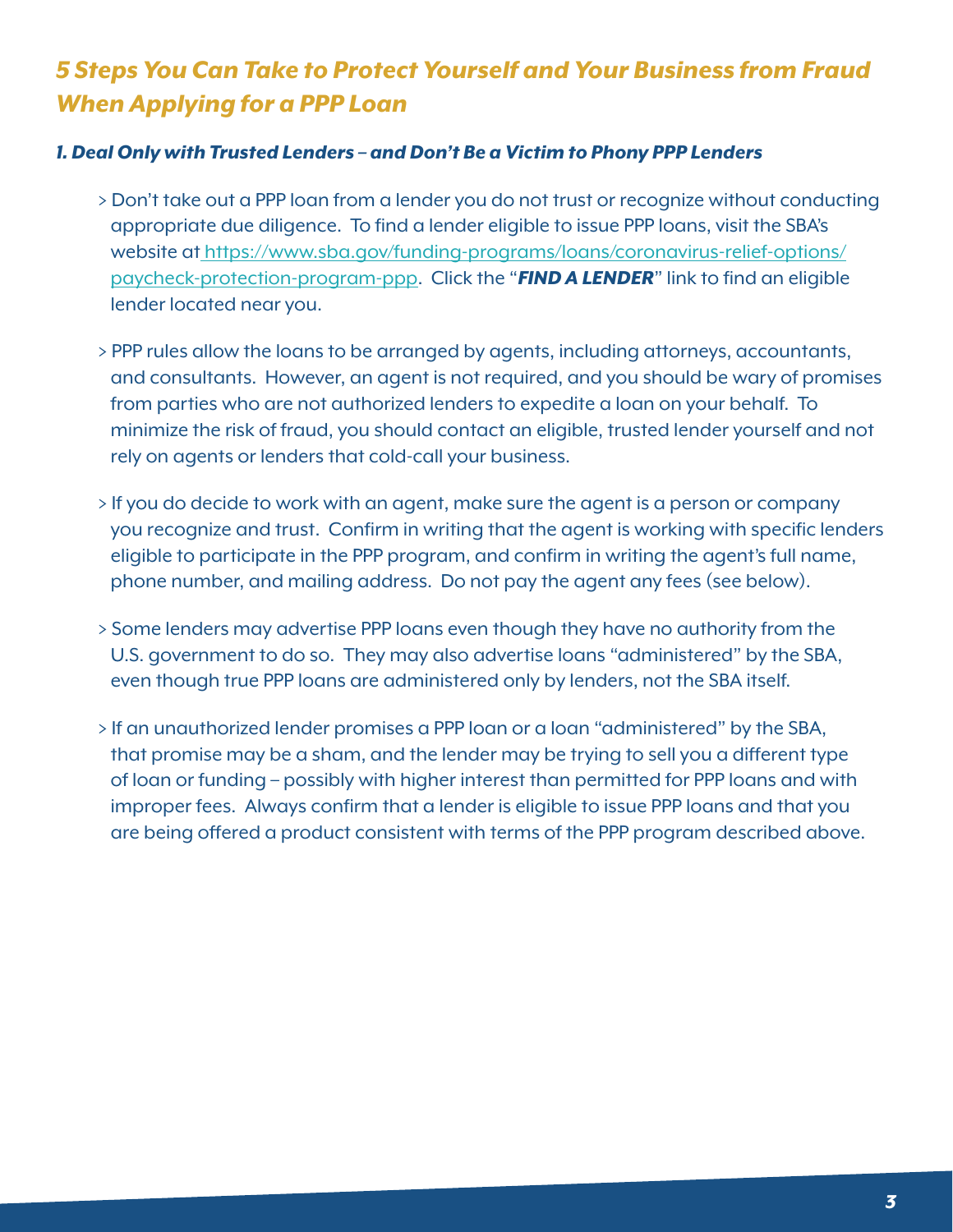#### *2. Make Sure the Information in Your Loan Application is 100% Correct, and Don't Let Anyone Add Information that Isn't Accurate*

- � Unscrupulous agents or lenders may encourage borrowers to put false information in their loan applications in order to get the biggest loan possible (and to maximize their fees).
- � Don't be a victim to this fraudulent practice. A fraudulent loan application can result in criminal liability for the borrower. To avoid this risk, make sure that everything in your application is correct, and don't let any agent or lender put inaccurate information in it.

#### *3. Don't Pay Fees to Get a PPP Loan*

- � Lenders and agents may not charge borrowers fees or commissions in order to issue and service PPP loans.
- � Lenders will be paid fees only by the SBA, not by borrowers. The SBA will pay lenders processing fees of 5% (for loans up to \$350,000), 3% (for loans more than \$350,000 but less than \$2 million), or 1% (for loans of \$2 million or more).
- � If you are working with an agent, the agent's fees are to be paid only by the lender, and the agent is not allowed to charge you anything or take any amounts from the principal of your loan.

#### *4. Don't Pay above 1% Annual Interest for a PPP Loan*

� PPP loans are low-interest loans, with annual interest rates of just 1% per year. Do not agree to any PPP loan that carries an interest rate higher than 1%.

#### *5. Watch the Small Business Administration's Website for New Developments*

� This Consumer Alert from the OAG reflects guidance from the U.S. government as it exists on April 14, 2020. But the PPP is a brand-new program, and its rules could change from day to day. Be sure to regularly check the Small Business Administration's  [website at https://www.sba.gov/funding-programs/loans/coronavirus-relief-options/](https://www.sba.gov/funding-programs/loans/coronavirus-relief-options/paycheck-protection-program-ppp) paycheck-protection-program-ppp for new developments concerning PPP loans.